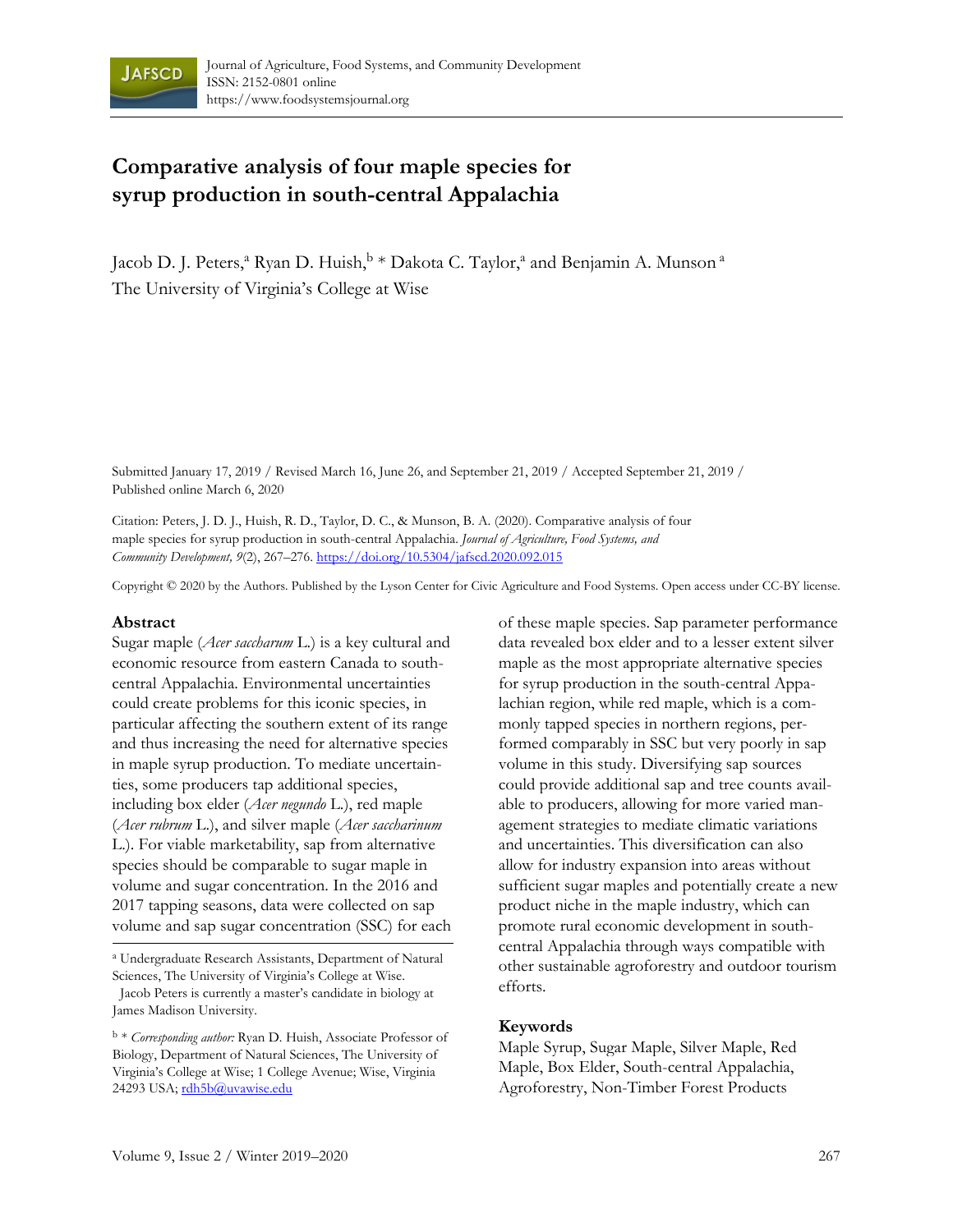# **Introduction**

Sugar maple (*Acer saccharum* L.) is a significant economic and cultural resource from eastern Canada to south-central Appalachia. For centuries, North Americans have been extracting sap from maple trees to concentrate into syrup and other foodstuffs; these maple products have become a notable part of North American economies. With a US\$147 million industry in the U.S. (U.S. Department of Agriculture [USDA] National Agricultural Statistics Service, 2017) that nevertheless supplies less than 20% of domestic syrup consumption, there is significant potential for U.S. industry growth (Farrell & Chabot, 2012). However, the potential in the southern range for maple tapping is generally overlooked in the maple industry and related research.

 South-central Appalachia has seen an economic decline, largely due to the fading coal industry (Lobao, Zhou, Partridge, & Betz, 2016; Maggard, 1994; Taylor, Hufford, & Bilbrey, 2017). In pursuit of economic recovery, some communities are switching to a more tourism-based economy, which could benefit from the sustainable use of natural resources such as non-timber forest products like maple syrup. Maple tapping, when done according to industry standards (Heiligmann, Koelling, & Perkins, 2006), does not significantly harm the trees, but rather relies on healthy, longlived trees and forests, and therefore incorporates and encourages sustainable stewardship and provides lucrative alternatives to timbering. A more robust maple industry in this region could help promote rural economic development through product sales and associated opportunities for agritourism, particularly in January through March, when other tourism opportunities may be reduced. Annual maple festivals, which are common in areas with a prevalent maple industry, can generate significant revenue (Farrell & Chabot, 2012) and provide opportunities to advertise other area attractions. Through sound management and planning, maple-tapping operations generally are environmentally sustainable (Clark & McLeman, 2011). However, agritourism should be conducted with

due environmental consideration so as not to put significant pressures on forest ecosystems.

 Maple syrup production is heavily linked to climatic conditions, as the flow of maple sap depends on frequent freeze-thaw cycles and other variables (Skinner, DeGaetono, & Chabot, 2010). Maple tapping in south-central Appalachia—at the farthest and warmest extent of the sugar maple's range—is therefore particularly sensitive to variations in climatic conditions that can affect maple syrup production negatively in this region during some years. Other environmental stresses, such as climate change, create additional concerns for maple syrup producers in all regions, a major concern being maple tree resilience to changes (Kuehn, Chase, & Sharkey, 2017; Rapp et al., 2019). This cultural icon may be threatened with population range shifts, decreased health, lower sap volume, and inferior quality, all increasing the need to identify alternative species for syrup production (Houle et al., 2015; Kawasaki & Uchida, 2016; Skinner et al., 2010).

 Alternative sap sources could particularly benefit the southern portion of the range of sugar maple, in south-central Appalachia, which includes northeastern Tennessee, southwestern Virginia, northwestern North Carolina, southeastern Kentucky, and West Virginia. Maple tapping has long been a part of the culture of south-central Appalachia, but it is mainly restricted to high elevation areas where sugar maples grow. If alternative maple species can be found to be suitable, then syrup production could expand within the region, helping preserve its cultural heritage and promote food system resilience. Furthermore, a thriving maple tapping industry could encourage good ecological management practices for forest lands and wetlands to maintain valuable species and habitats.

 In searching for alternative species for syrup production, one of the most important factors to consider is the capacity to produce a high volume of sap that contains enough sugar to be economically viable for syrup production. When producing maple syrup, sap is boiled typically until the sugar concentration is  $66 \text{ }^{\circ} \text{Bx}^{1}$  (roughly  $66\%$  sugar by mass). Considering that the ratio of sap to syrup

<sup>&</sup>lt;sup>1</sup> Degrees Brix ( $\textdegree$ Bx) indicates the sugar content of an aqueous solution. One degree Brix is one gram of sugar per 100 grams of solution.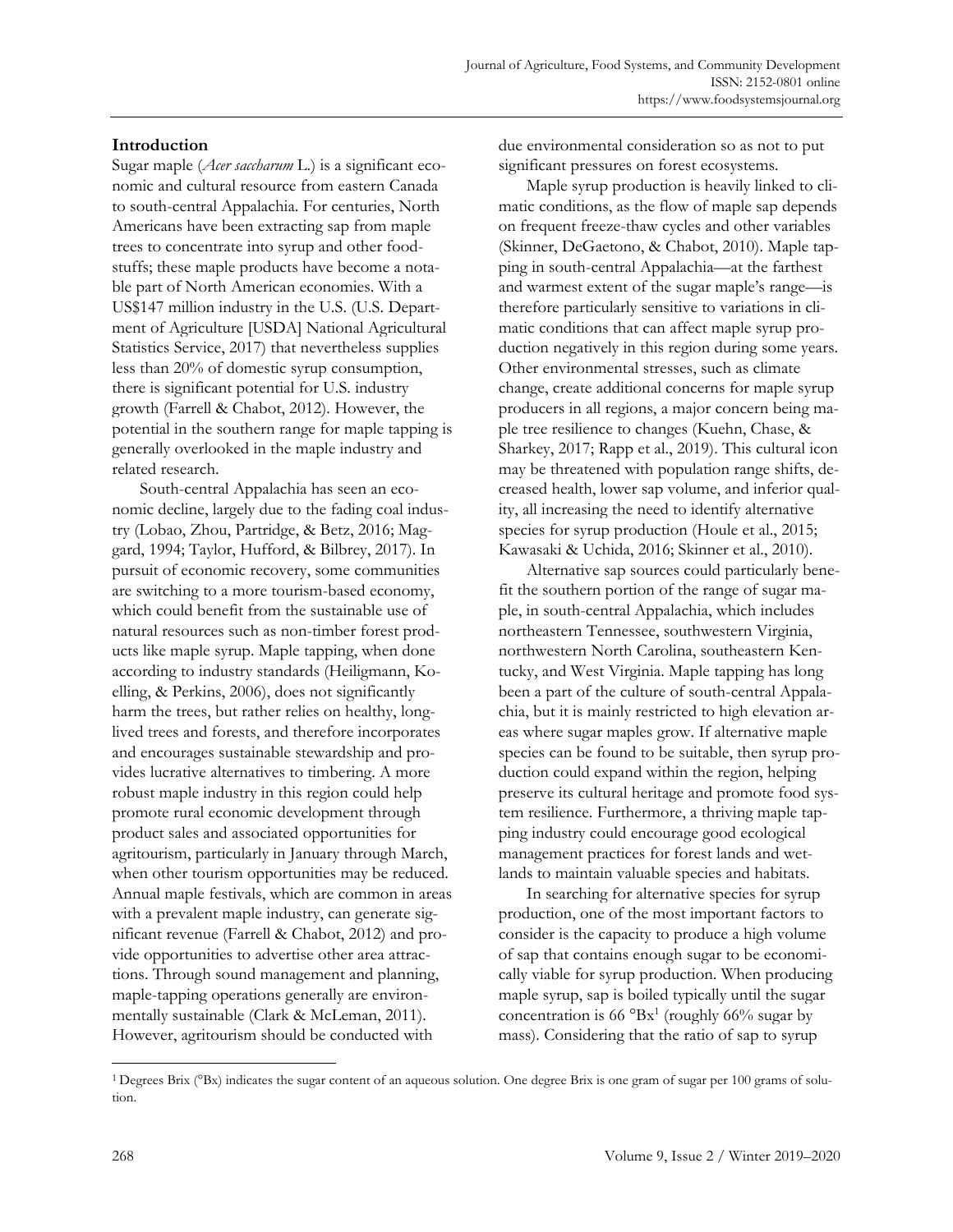generally ranges from 40:1 to 60:1, the initial sap sugar concentration (SSC) is an important consideration (Blouin, 1992; Kort & Michiels, 1997; Munson, 1989). A viable alternative for maple syrup production, therefore, should reasonably contain, on average, an SSC of at least 1% and have a competitive volume of sap production when compared to sugar maple.

 There are several groups of trees from which syrup can be produced, including birches (*Betula* spp.), walnuts (*Juglans* spp.), and maples (*Acer* spp.) (Farrell, 2013). The species most commonly utilized for maple syrup production are sugar maple and, to a lesser extent, red maple (*Acer rubrum*), which are abundant in New England and Canada (Farrell & Chabot, 2012). Some producers also tap alternative maple species, including box elder (*Acer negundo*) and silver maple (*Acer saccharinum*). Previous studies in Canada on box elder (Blouin, 1992; Kort & Michiels, 1997) and in Illinois on silver maple (Crum et al., 2004) suggest that these species potentially have commercial value in the syrup industry. Furthermore, the alternative species of box elder, red maple, and silver maple have a broader geographic and habitat range than sugar maple (USDA Natural Resources Conservation Service [NRCS], 2019), which could facilitate expansion in the region to areas with insufficient populations of sugar maple.

 Research on maple sap is generally conducted in northern regions, with little data on sap parameter performance of maples in the southern Appalachian region. This study, done during the 2016 and 2017 tapping seasons, investigates the comparative sap production volume and SSC of mature and wild box elder, red maple, silver maple, and sugar maple trees across several counties and four states in the south-central Appalachian region, in order to better comprehend the potential for diversifying the maple tapping species in this region.

# **Methods**

Eight sites were selected to represent gradients across southwest Virginia, and also to include representative sites farther across the geographic range to include possible diversity of individual trees within the region (Figure 1). In total, data were collected from three sites in 2016, and an additional

five sites in 2017 (eight total). Data were collected from 25 box elders, 57 red maples, 24 silver maples, and 46 sugar maples across the eight sites (Table 1). Sites were named for the closest neighboring city or town.

 Tree selection and tapping were conducted according to guidelines from the North American Maple Syrup Producers Manual (Heiligmann et al., 2006). Only trees with a diameter at breast height (DBH) greater than 30 cm were considered for tapping. Trees with a DBH greater than 50 cm were eligible to receive two taps with the stipulation that the taps be located 180° around the trunk from each other. To avoid bias in tap orientation and placement, a random bearing and height (80–160 cm) was chosen, with care taken to avoid previous seasons' tap holes and visible wounds on the tree. Tap holes were drilled at a slight upward angle (10 degrees) and no more than two inches into the wood, using a 5/16" bit. The hole was cleared of any debris, and a spile was immediately tapped into place, with galvanized steel buckets with lids placed on every spile to collect sap. Tapping was completed in late January and early February and proceeded for the following four to six weeks.

 Early-spring xylem sap flow for syrup production is dependent on several climatic variables, including barometric pressure, precipitation, and temperature cycles (freezing night temperatures and thawing day temperatures) (Skinner et al., 2010). Sap volume data were collected for each individual tap when these environmental variables aligned to initiate sap flow. The sap was emptied into weighing buckets and placed on a hanging scale, and sap production levels for each tap were recorded in kilograms. Sugar concentration of the fresh sap was measured in °Bx with a refractometer and recorded each time that sap was actively flowing at the time of sap collection. One drop of fresh sap was collected from the spile onto the refractometer. The refractometer was cleaned with deionized water and a disposable, lint-free tissue between measurements and was periodically zeroed, using deionized water, to ensure accuracy.

 Sap production data were aggregated per tap by species to obtain the total amount of sap produced by a single tap throughout a season of data collection. Data were analyzed in an R program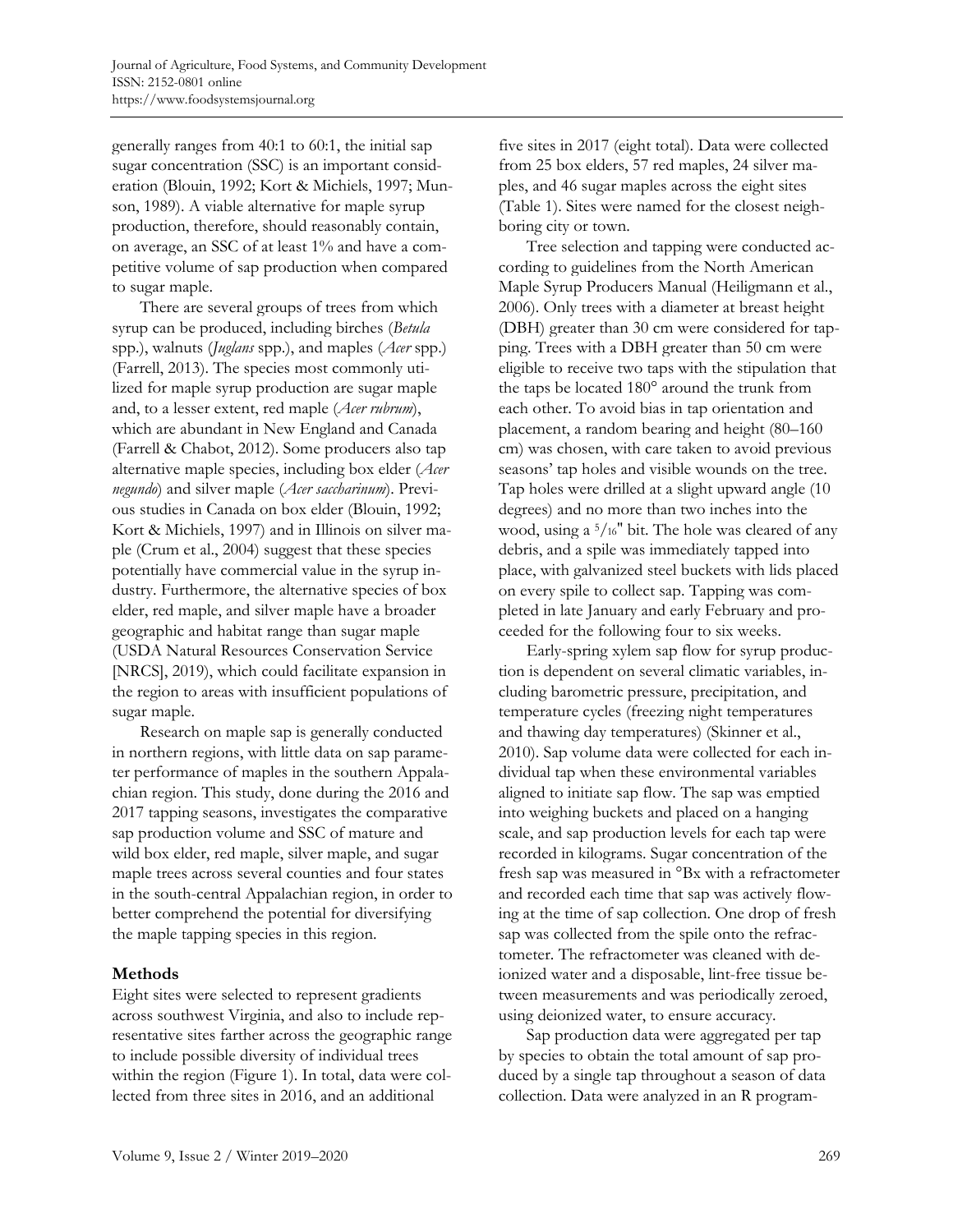ming environment, using data.table, dplyr, and ggplot2 packages (Dowle & Srinivasan, 2016; Wickham, 2016; Wickham, François, Henry & Müller, 2018). Due to the nonparametric nature of both SSC and sap production data (Shapiro-Wilk

test, *p*<0.001) and equal variance of SSC (Levene test, *p*=0.3334) and sap production (Levene test, *p*=0.3334) across species, median values were used for pairwise Wilcoxon rank-sum tests to compare values between species.



# Figure 1. Map of Field Sites

Map service layer credits: Source: Esri, DigitalGlobe, GeoEye, Earthstar Geographics, CNES/Airbus DS, USDA, USGS, AeroGRID, IGN, and the GIS User Community.

# Table 1. Field Site Summary

| <b>Site</b>                          | Elevation (m) | <b>Total No. of Taps</b> |                  |                     |                    |
|--------------------------------------|---------------|--------------------------|------------------|---------------------|--------------------|
|                                      |               | <b>Box Elder</b>         | <b>Red Maple</b> | <b>Silver Maple</b> | <b>Sugar Maple</b> |
| Warrensville, North Carolina         | 1035          |                          | 2                |                     | 5                  |
| Duffield, Virginia                   | 413           |                          |                  | 3                   |                    |
| Big Stone Gap, Virginia <sup>a</sup> | 442           | 15                       |                  | 21                  | 2                  |
| Wise, Virginia                       | 758           | 5                        | 6                |                     |                    |
| Dixiana, Virginia <sup>a</sup>       | 789           |                          | 26               |                     | 15                 |
| Ermine, Kentucky                     | 387           |                          | 5                |                     | 5                  |
| Bolar, Virginia <sup>a</sup>         | 763           |                          | 14               |                     | 12                 |
| Morgantown, West Virginia            | 280           | 5                        | 3                |                     |                    |
| Total                                |               | 25                       | 57               | 24                  | 46                 |

a Sites where data were collected in both 2016 and 2017.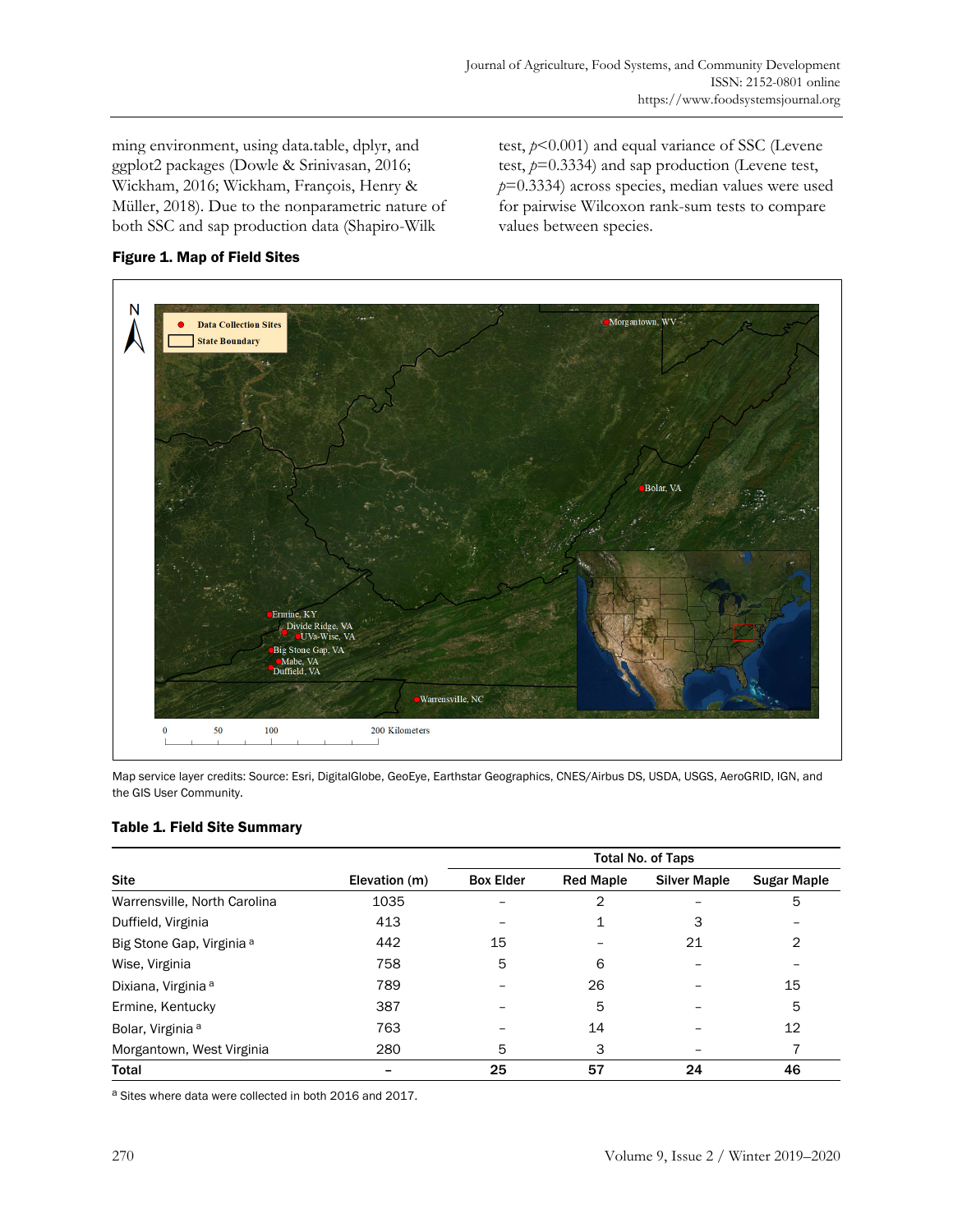|                               | <b>Box Elder</b>      | <b>Red Maple</b>     | <b>Silver Maple</b>  | <b>Sugar Maple</b>   |
|-------------------------------|-----------------------|----------------------|----------------------|----------------------|
| Mean Sap Production           | 13.69 kg              | 5.71 kg              | 9.37 kg              | 10.14 kg             |
| <b>Median Sap Production</b>  | <sup>a</sup> 11.22 kg | <sup>b</sup> 1.88 kg | <sup>b</sup> 5.18 kg | <sup>a</sup> 6.15 kg |
| <b>Maximum Sap Production</b> | 48.06 kg              | 25.69 kg             | 53.46 kg             | 34.16 kg             |
| Minimum Sap Production        | $0.06$ kg             | $0.00$ kg            | $0.00$ kg            | $0.06$ kg            |
| Mean SSC                      | $1.3^\circ$ Bx        | $1.4^\circ$ Bx       | $1.6^\circ$ Bx       | $1.5^\circ$ Bx       |
| Median SSC                    | $c1.2^\circ$ Bx       | $b1.3^\circ$ Bx      | $a1.5^\circ$ Bx      | $a1.5^\circ$ Bx      |
| Maximum SSC                   | $2.0^\circ$ Bx        | $3.0^\circ$ Bx       | $2.8^\circ$ Bx       | $2.7^\circ$ Rx       |
| Minimum SSC                   | $0.5^\circ$ Bx        | $0.7^\circ$ Bx       | $1.1^\circ$ Bx       | $0.7^\circ$ Bx       |

#### Table 2. Sap Parameters Per Tap by Species

Note: SSC=sap sugar concentration. Superscript letters for median sap production and SSC denote significantly similar values (e. g., all values denoted with "a" are statistically different from "b" and "c," but not significantly different from other values denoted with "a").

#### Table 3. Pairwise Comparisons Using Wilcoxon Rank Sum Test: Sap Production

|              | <b>Box Elder</b> | <b>Red Maple</b>         |                     |
|--------------|------------------|--------------------------|---------------------|
|              |                  |                          | <b>Silver Maple</b> |
| Red Maple    | $0.00089*$       | $\overline{\phantom{0}}$ | -                   |
| Silver Maple | $0.04799*$       | 0.64670                  | -                   |
| Sugar Maple  | 0.76196          | $0.00004*$               | $0.00823*$          |

der had the highest sap yield, followed by sugar maple, silver maple, and red maple. Sugar maple and box elder showed no significant difference in the median volume of sap produced per tap per season  $(p=0.76)$ , but box elder and sugar maple both had a higher median sap volume per tap than red maple (*p*<0.0009, *p*<0.0001) and silver maple (*p*<0.048, *p*<0.0083) (Table 3).

 Figure 2 illustrates the range and variation in sap production per tap by species. Box elder had the largest range

\* Statistically significant

 The approximation of potential syrup production was calculated with the median sap volume per tap and median SSC values for each species, and utilizing the improved formula for the Jones "Rule of 86" as adjusted by Perkins and Isselhardt (2013):  $S = (87.1/x) - 0.32$ , where *S* is the initial sap volume required to produce one unit of syrup and *x* is sap sugar concentration in °Bx. Syrup volume produced can then generally be calculated as syrup volume=sap volume*×*(1/*S*). The number of taps needed to produce one unit of syrup was calculated by *S*/median sap volume produced per tap. Syrup produced from 100 taps was calculated by (100×median volume produced per tap)*×*(1/*S*). The sap volume was measured in kilograms and converted to liters (using an approximated 1:1 ratio) and to gallons (using the volume conversion for water of 1 gallon=3.79 kg). Syrup production volume is reported in both liters, and also in gallons for the convenience of maple tappers.

#### **Results**

Mean and median sap production per tap by species and range values are shown in Table 2. Box elin sap volume produced per tap, followed by silver maple and sugar maple. Red maple had the narrowest range in sap volume per tap. Sugar maple and red maple had more consistent sap volumes, with 50% of the data falling in narrower ranges than for box elder and silver maple.

 The mean and median SSC by species and range values are shown in Table 2. The analysis of median SSC data shows that sugar maple and silver maple sap had the highest median SSC, with no significant difference  $(p=0.168)$ . The red maple median SSC was significantly lower than both sugar and silver maple  $(p<0.0035, p<0.00063)$ , while box elder had a significantly lower median SSC than sugar maple, silver maple, and red maple ( $p$ <0.005) (Table 4). Range and variation in SSC per tap by species are further illustrated in Figure 3. Red maple demonstrated the widest range in SSC, while silver maple had the narrowest range and showed the most consistent SSC, with 50% of data points falling within the narrowest range.

 An approximation of potential capacity for syrup production based on the median values of sap production and SSC for each species is pre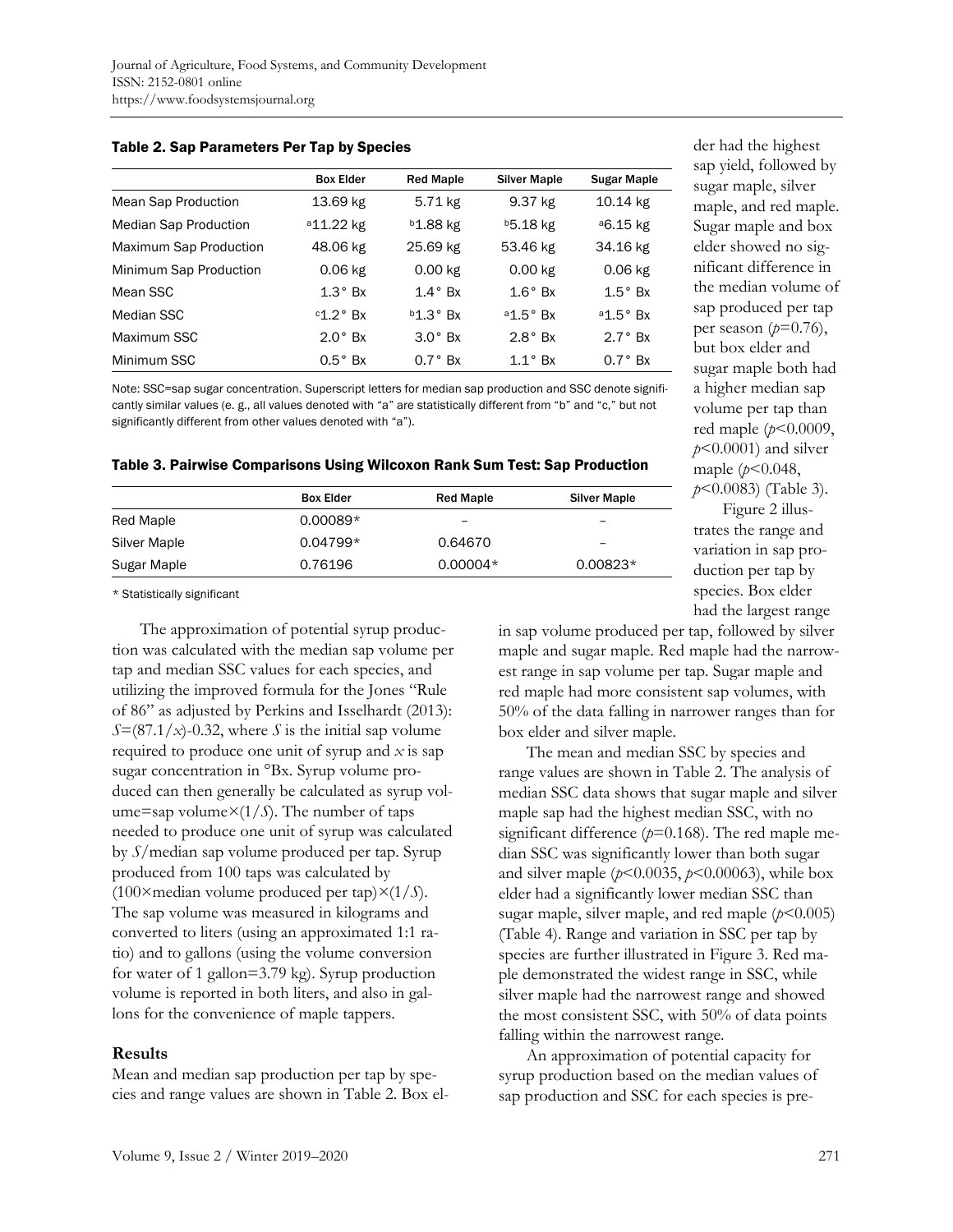sented in Table 5. This table helps illustrate the comparability of species more clearly and indicates that while box elder sap contained significantly less SSC than the three other species, it could produce the most syrup from the same number of taps due to its high volume. Median sap volume for box elder was two and six times higher than for silver maple and red maple sap volume, respectively, while SSC was only 0.1– 0.3 °Bx less. In contrast, while silver maple and red maple sap had a significantly higher SSC than box elder sap, their approximate performance for conversion to syrup requires almost two to five times more taps.

# **Discussion**

The results of this region-specific study suggest that box elder is the best alternative species for potential syrup production volume in south-central Appalachia. The syrup produced from box elder trees, however, requires 25% more sap than sugar maple and silver maple to produce one unit of syrup, while red maple syrup requires 15.5% more sap. Fuel efficiency in boiling down the sap is

an important factor; however, if syrup volume produced per tap is the ultimate consideration, then box elder performs even better than sugar maple in the region. Because SSC can vary widely (Table 2), if producers test the SSC of individual trees and focus sap collection on those with higher SSC, then conversion of sap to syrup ratios could be improved.

 Availability and accessibility are significant factors in selecting maple trees for tapping, and different species may be more readily available in different areas. Therefore, while box elder performs best in this region, silver maple, which showed excellent comparability in SSC and reasonable volume pro-

## Figure 2. Seasonal Sap Yield Per Tap by Species

The horizontal line bisecting each box represents median values, with 50% of data points falling within the box, and the upper and lower 25% of data points falling along the vertical lines above or below the box. Filled circles above boxes represent outliers that are more than two standard deviations from the mean.



### Table 4. Pairwise Comparisons Using Wilcoxon Rank Sum Test: Sap Sugar Concentration

|              | <b>Box Elder</b> | <b>Red Maple</b>         | <b>Silver Maple</b> |
|--------------|------------------|--------------------------|---------------------|
| Red Maple    | $0.00275*$       | $\overline{\phantom{0}}$ | -                   |
| Silver Maple | $0.00001*$       | $0.00062*$               | -                   |
| Sugar Maple  | $0.00001*$       | $0.00343*$               | 0.16799             |

\* Statistically significant

duction, may also be a suitable alternative maple sap source for producers to consider. Our data suggest that red maple is not a suitable alternative syrup species for this region, although it is commonly tapped in northern regions.

 Taste tests should be conducted to further clarify the suitability of each species before significant investments are made into syrup production using alternative species. Producers could conduct preliminary taste tests on small batches of alternative syrups and mixed-species syrups in order to gain insights into their suitability.

 While sap volumes reported here could be expected to increase if trees are tapped using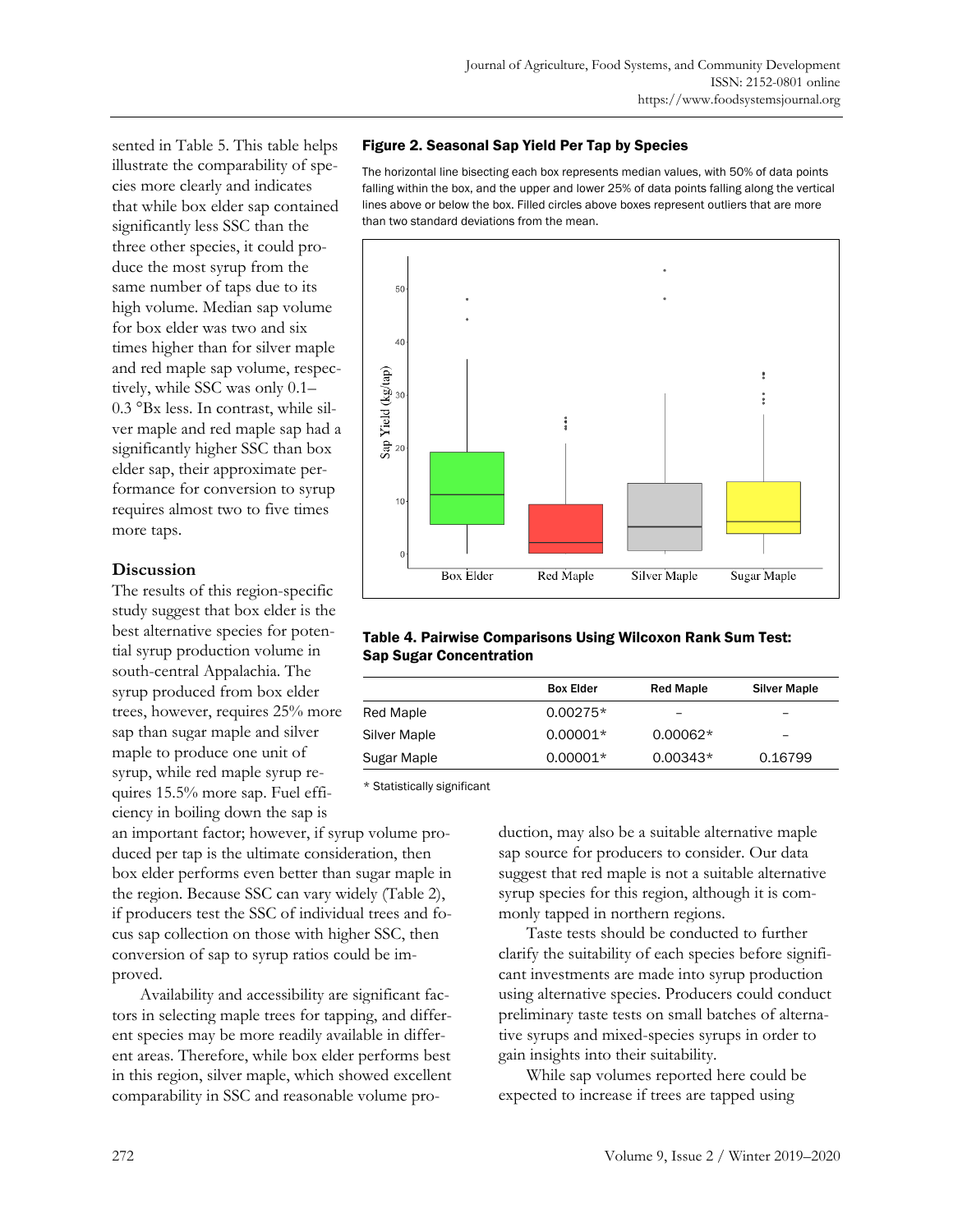# Figure 3. Sap Sugar Concentration by Species

The horizontal line bisecting each box represents median values, with 50% of data points falling within the box, and the upper and lower 25% of data points falling along the vertical lines above or below the box. Filled circles placed above or below the plot represent outliers that are more than two standard deviations from the mean.



modern methods such as vacuums and tubing, SSC values reported here are lower in this region than values commonly found in northern regions for sugar maple. More sap is therefore required by producers in the southern region to produce similar volumes of syrup. The comparability of box elder and silver maple with sugar maple for syrup production in this region-specific comparison is therefore particularly informative.

 The inherent challenges of the maple tapping industry in south-central Appalachia underscore the potential benefit of alternative maple species for tappers there. If producers can access varied species and therefore a larger number of trees to tap, they can employ strategic management strategies. For example, maple tree flowering in early spring marks the end of the tapping season, due to changes in the sap that occur when flowering of the tree has begun. Incorporating multiple species into syrup production can allow producers to stagger their tapping schedules based on flowering cycles, as red maple and silver maple bloom earlier than sugar maple and box elder. This might help extend the tapping season and mediate weather inconsistencies early and late in the season.

 In addition to differences in flowering schedule, and the associated potential length of the tapping season, each of these alternative species has other unique characteristics for potential producers in south-central Appalachia to consider. All the species

studied can be successfully planted out of their natural elevation ranges; however, box elder and silver maple are naturally riparian species, growing at lower and wetter elevations, while red maple is found across low and high elevations and sugar maple is generally found only at higher elevations. Box elder and silver maple may be good options for producers in areas with lower elevation and wetter habitats that are less desirable for other agricultural and forestry activities, and where those species may already be occurring.

 The habitat versatility and broad distribution of box elder and silver maple suggest that these species may be less sensitive to climate and weather fluctuations, which could provide a more resilient

### Table 5. Potential Capacity for Syrup Production by Species

|                                                  | <b>Box Elder</b> | <b>Red Maple</b> | <b>Silver Maple</b> | Sugar Maple  |
|--------------------------------------------------|------------------|------------------|---------------------|--------------|
| Initial sap volume to produce 1 unit of syrup    | 72.26            | 66.68            | 57.75               | 57.75        |
| Taps needed to produce 1 liter (gallon) of syrup | 7 (25)           | 36 (135)         | 12(41)              | 10(27)       |
| Syrup produced from 100 taps in liters (gallons) | 15.61 (4.12)     | 2.80(0.74)       | 9.36(2.47)          | 14.48 (3.82) |

Note: Values are calculated using median sap volume and median SSC and the improved formula for the "Jones Rule of 86" created by Perkins and Isselhardt (2013).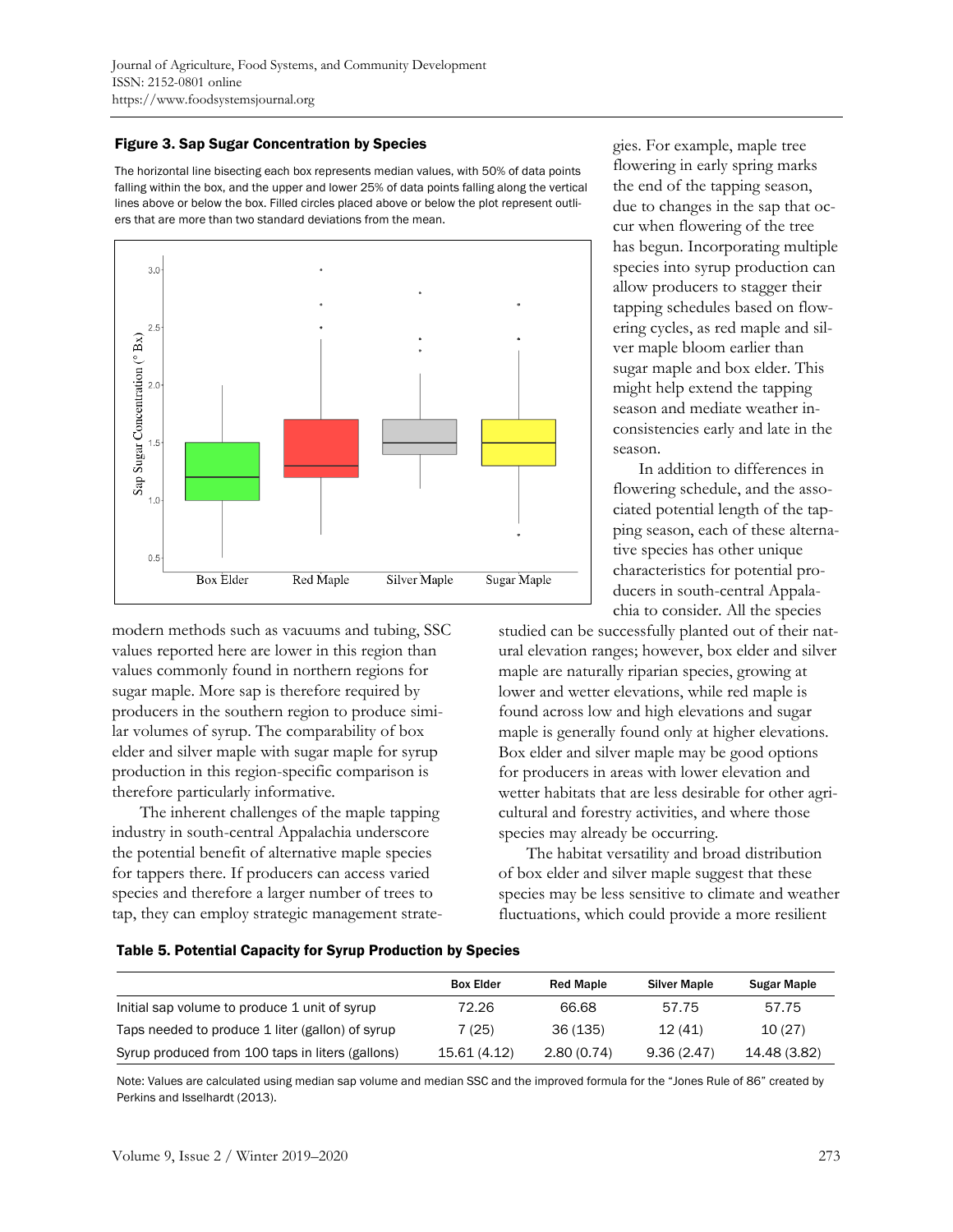sap source for producers. Throughout this study, it was also noted consistently that box elder flowed on days when other species did not and also seemed to flow for longer periods after a freezethaw cycle. Further research into the flow-day cycles per species would be informative, if indeed one species performs better during warm spells and other climate fluctuations.

 The wide range of SSC between individual trees in this and other studies shows potential for selective breeding to improve sap quality over time (Crum et al., 2004). Box elder and silver maple can be propagated through softwood cuttings (Ingram & Schutzman, 2013), and producers are encouraged to test the SSC of trees currently available for tapping to identify preferred individuals to propagate through softwood cuttings into new areas. Box elder and silver maple also have faster growth rates than sugar maple, so trees could reach a tappable size in 15–20 years, rather than the 40–60 years necessary for sugar maple (Crum et al., 2004; USDA Natural Resources Conservation Service, 2019). However, box elder and silver maple are not as long-lived as sugar maple, so producers would need to be more active in regeneration to maintain their tree stands for long-term production.

# **Conclusion**

These results support the suitability of box elder and silver maple as sap sources. These alternative species can provide more tappable trees, and consequently more sap volume, thus allowing for more varied management, which could help to sustain the southern maple syrup industry through climatic variations and uncertainties. Diversifying tappable maple species may also provide an opportunity to expand the industry within this region to areas without sufficient sugar maples.

 This could also lead to a unique southern niche in the maple syrup industry. Marketing is one of the most significant strategies for improving the economic impact of maple syrup (Farrell & Chabot, 2012). The market viability of southern maple syrup could be enhanced when advertised as a unique syrup, produced from just one alternative

sap species or a specified blend, and sold in smallvolume containers to emphasize its quality and rarity (Blouin, 1992; Kort & Michiels, 1997). Further research into taste tests and consumer preferences is important if producers plan to incorporate large percentages of alternative sap into their syrup production. Similarly, research into the phytochemistry of alternative maple saps—such as antioxidant levels or other beneficial compounds and desirable flavors—could identify other distinct, marketable advantages (or disadvantages) of tapping particular alternative maple species.

 The use of box elder and silver maple as sap sources presents the potential to give maple tapping a larger foothold in south-central Appalachia and a broader economic impact, such as through supporting larger product yields and also encouraging outdoor tourism such as maple festivals. Furthermore, increasing the maple species tapped across the diverse woodlands of south-central Appalachia encourages food system resilience and sustainable land use, preserving the cultural heritage, natural beauty, and environmental health of this unique ecological region.

# **Acknowledgments**

We would like to sincerely thank the SAMaRA (Southern Appalachian Maple Research and Activities) team members who helped in the data collection for this analysis, including students from the University of Virginia's College at Wise (Alex Allen, Skyler Allen, Brooke Colley, Katlin Dellis, Leon Dreher, Layton Gardner, Kyle Hill, Michael Hinkle, Kaitlyn Kessinger, David Kihiu, Tre Mullins, McKenna Robinson, Conner Stanley, and Eric White); a faculty member and student from West Virginia University (Jamie Schuler and John Howell); and community members Mike Puffenbarger, Melissa Ailstock, Ed Ailstock, and Abigail Ailstock (Southernmost Maple), Seth and Sheryl Long (Southdown Farms), Ammon, Magnolia, and Abraham Huish (Appalachian Cove Forest Farm and Homestead), and Wheeler Munroe (Waterfall Farm).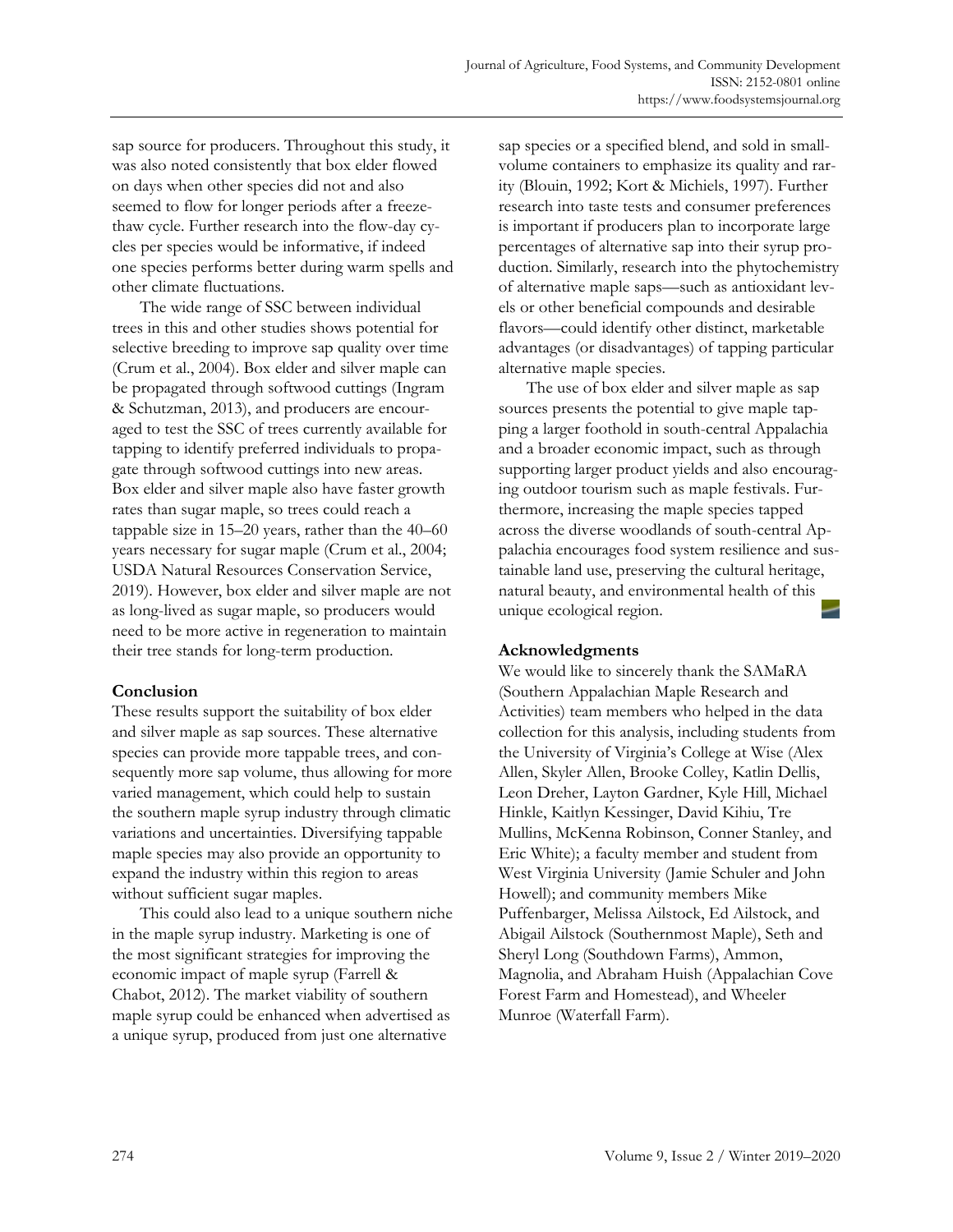# **References**

- Blouin, G. (1992). *Manitoba maple—an untapped resource. A preliminary report on the feasibility of developing a viable industry in the Canadian prairie provinces based upon the utilization of products derived from the sap of Manitoba maple (*Acer negundo L.*).*  (Misc. report catalog no. 19647). Prince Albert, SK: Canada-Saskatchewan Partnership Agreement in Forestry, Forestry Canada, Northwest Region. Retrieved from http://www.cfs.nrcan.gc.ca/publications/?id=19647
- Clark, K., & McLeman, R. A. (2011). Maple sugar bush management and forest biodiversity conservation in eastern Ontario, Canada. *Small-scale Forestry, 11*(2), 263–284. https://doi.org/10.1007/s11842-011-9183-x
- Crum, M. L., Zaczek, J. J., Carver, A. D., Williard, K., Buchheit, J. K., Preece, J. E., & Mangun, J. C. (2004). Riparian silver maple and upland sugar maple trees sap sugar parameters in southern Illinois. In D. A. Yaussy, D. M. Hix, R. P. Long, & P. C. Goebel (Eds.), *Proceedings of the 14th Central Hardwood Forest Conference, Wooster OH* (pp. 122–129). Newtown Square, PA: U.S. Department of Agriculture, Forest Service Northeastern Research Station. Retrieved from https://www.fs.fed.us/ne/newtown\_square/publications/technical\_reports/pdfs/2004/316papers/CrumGTR316.pdf
- Dowle, M., & Srinivasan, A. (2016). data.table: Extension of 'data.frame.' R package version 1.10.0. Mountain View, CA: H2O.ai. Retrieved from https://CRAN.R-project.org/package=data.table
- Farrell, M. L., & Chabot, B. F. (2012). Assessing the growth potential and economic impact of the U.S. maple syrup industry. *Journal of Agriculture, Food Systems, and Community Development, 2*(2), 11–27. https://doi.org/10.5304/jafscd.2012.022.009
- Farrell, M. (2013). *The sugarmaker's companion: An integrated approach to producing syrup from maple, birch, and walnut trees.* White River Junction, VT: Chelsea Green.
- Heiligmann, R. B., Koelling, M. R., & Perkins, T. D. (2006). *North American maple syrup producers manual* (2nd ed.). Columbus: Ohio State University Extension.
- Houle, D., Paquette, A., Benoî, C., Logan, T., Power, H., Charron, I., & Duchesne, L. (2015). Impacts of climate change on the timing of the production season of maple syrup in eastern Canada. *PloS One, 10*(12), e0144844. https://doi.org/10.1371/journal.pone.0144844
- Ingram, D. L., & Schutzman, B. (2013). *Landscape plant propagation information.* Gainesville: Institute of Food and Agricultural Sciences, University of Florida. Retrieved from https://hort.ifas.ufl.edu/database/lppi/index\_scientific.shtml#A
- Kawasaki, K., & Uchida, S. (2016). Quality matters more than quantity: Asymmetric temperature effects on crop yield and quality grade. *American Journal of Agricultural Economics, 98*(4), 1195–1209. https://doi.org/10.1093/ajae/aaw036
- Kort, J., & Michiels, P. (1997). Maple syrup from Manitoba maple (*Acer negundo* L.) on the Canadian prairies. *The Forestry Chronicle, 73*(3), 327–330. https://doi.org/10.5558/tfc73327-3
- Kuehn, D., Chase, L., & Sharkey, T. (2017). Adapting to climate change: Perceptions of maple producers in New York and Vermont. *Journal of Agriculture, Food Systems, and Community Development, 7*(3), 43–65. https://doi.org/10.5304/jafscd.2017.073.020
- Lobao, L., Zhou, M., Partridge, M., & Betz, M. (2016). Poverty, place, and coal employment across Appalachia and the United States in a new economic era. *Rural Sociology, 81*(3), 343–386. https://doi.org/10.1111/ruso.12098
- Maggard, S. W. (1994). From farm to coal camp to back office and McDonald's: Living in the midst of Appalachia's latest transformation. *Journal of the Appalachian Studies Association, 6,* 14–38. https://www.jstor.org/stable/41445659
- Munson, P. (1989). Still more on the antiquity of maple sugar and syrup in aboriginal eastern North America. *Journal of Ethnobiology, 9*[\(2\), 159–170. Retrieved from https://ethnobiology.org/sites/default/files/pdfs/JoE/9-](https://ethnobiology.org/sites/default/files/pdfs/JoE/9-2/Munson.pdf) 2/Munson.pdf
- Perkins, T. D., & Isselhardt, M. L. (2013). The "Jones Rule of 86" revisited. *Maple Syrup Digest, 25A*(3), 26–28. Retrieved from https://mapleresearch.org/wp-content/uploads/1013jonesruleof86.pdf
- Rapp, J. M., Lutz, D. A., Huish, R. D., Dufour, B., Ahmed, S., Morelli, T. L., & Stinson, K. A. (2019). Finding the sweet spot: Shifting climate optima for maple syrup production in North America. *Forest Ecology and Management, 448,* 187– 197. https://doi.org/10.1016/j.foreco.2019.05.045
- Skinner, C. B., DeGaetono, A. T., & Chabot, B. F. (2010). Implications of twenty-first century climate change on Northeastern United States maple syrup production: Impacts and adaptations. *Climatic Change, 100*(3–4), 685–702. https://doi.org/10.1007/s10584-009-9685-0